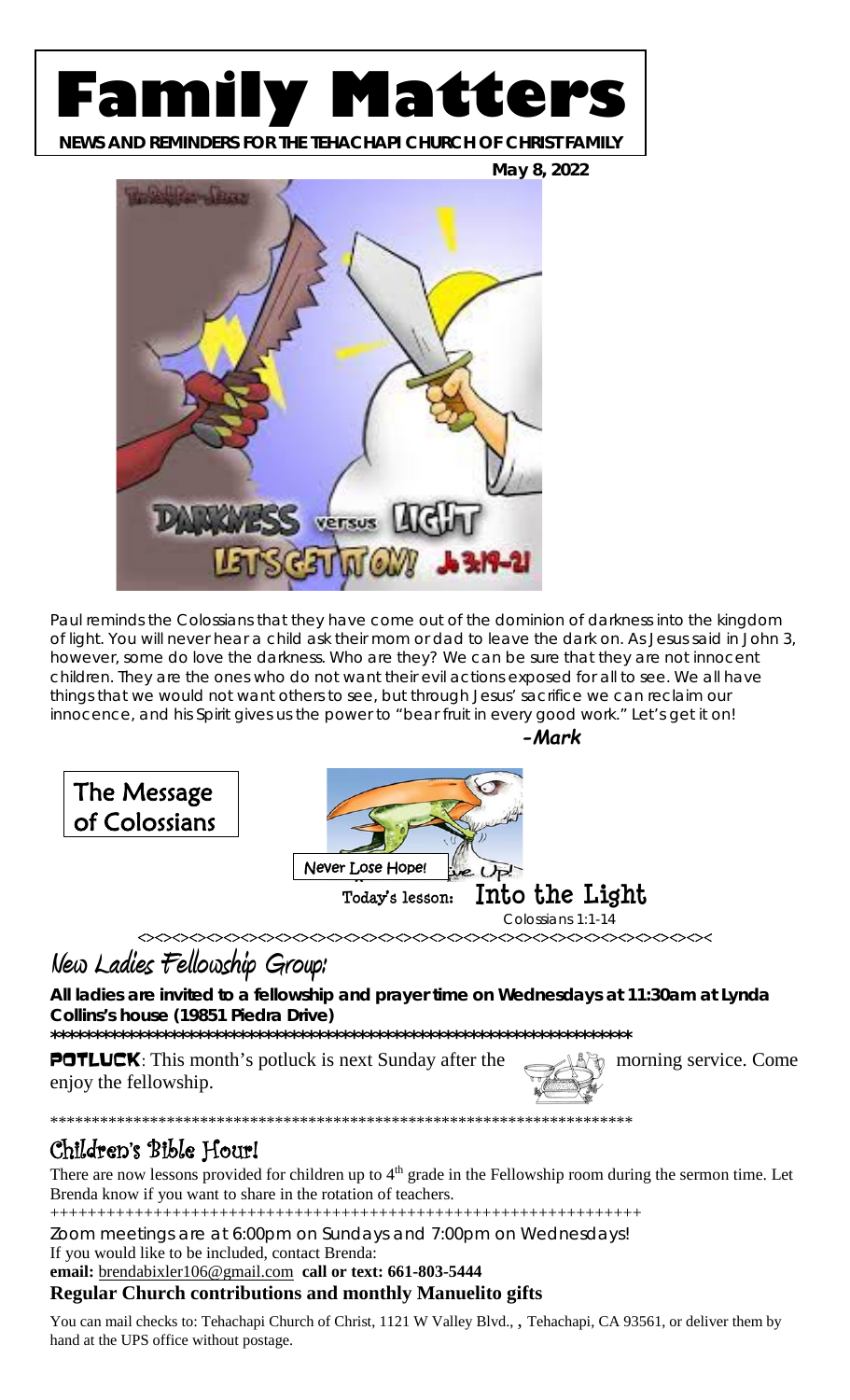++++++++++++++++++++++++++++++++++++++++++++++++++++++++++++++++++++++++++++++

Soul Winners Workshop: Jon Rowe will be speaking on Saturday, May 21, 2022 from 9:00 a.m. to 3:00 p.m. at Mountain Mesa Church of Christ.

^^^^^^^^^^^^^^^^^^^^^^^^^^^^^^^^^^^^^^^^^^^^^^^^^^^^^^^^^^^^^^^^^^^^^^^^^^^^

**NEEDED:** Houseparents are needed at Manuelito Children's Home. Anyone who is interested should call 505-863-5530.

#### **Remember in Prayer:**

After another scare and subsequent surgery, **Baby Maverick** has recovered and is smiling and happy again! **Blair** is planning a mission trip to India, but is awaiting his visa. **Pray for God's blessings on his work and for his safety and health!**

**Vicki's sister-in-law, Gaye** was evaluated in Houston, and they see some shrinking of the tumors in her lungs. She will continue the treatments as before.

**Awana "Cissy" Pearson** passed away suddenly week before last in Texarkana, TX. Pray for **Rod**, and the rest of the family. Flowers were sent from the church.

**Scarlett**, April Wiley's daughter, is awaiting results from the lab after her procedure.

**Stan Koutstaal** is in a difficult battle against Non-Hodgkins Lymphoma. Pray for Stan's wife **Kelly** and family as well.

Remember the health of **Donna Ricker, Bob Rivera, Kirk Stewart, and Bob Hanna.**

#### **Always remember:**

Healthcare workers, first responders, those in law enforcement and the military

**Joseph Budai is** back in Hawaii**,** and **B.J. Wilson** is in Kuwait**.**

The children and staff at Manuelito Navajo Children's Home as well as families serving in other mission fields **Remember the homeless,** and pray for **Blair** as he works to minister to them.

### **STORAGE ROOM CLEANUP**

A huge thank you to **Minnie Booker, Ruthie Grimes,** and **Betty Bridges** for cleaning up and out the storage room in the Fellowship Hall!

As a reminder, this is a storage room for decorations and supplies from various fellowships to be reused or repurposed for future events. To help us control the clutter, please do not "donate" to the room without asking whether your donation might be useful (Joyce can help you decide on that). Likewise, do not donate items to the kitchen without checking with Betty Bridges.

Room 3 is an additional room where decorations are stored. These flower arrangements are seasonal creations intended for the auditorium. Please do not bother these unless you check with Ruthie first.